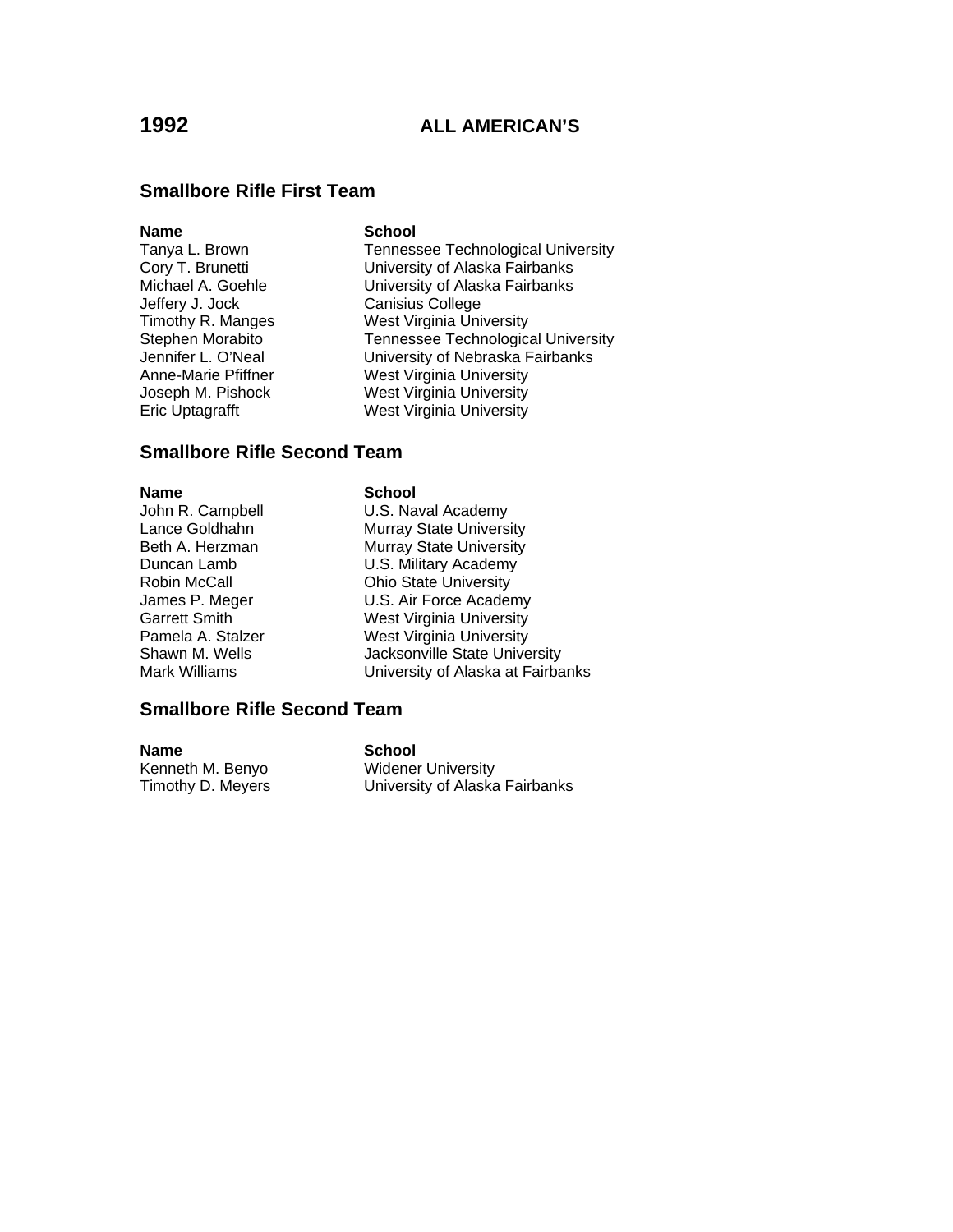# **1992 ALL AMERICAN'S**

### **Air Rifle First Team**

### **Name** School

Christa J. Tinlin Xavier University

Troy A. Bassham University of Texas at El Paso Lisa Hanson University of Alaska at Fairbanks<br>George T. Korol Jr. C. B. Naval Academy U.S. Naval Academy Timothy R. Manges West Virginia University James P. Meger **U.S. Air Force Academy**<br>Jennifer O'Neal **University of Alaska at Fall** University of Alaska at Fairbanks Anne-Marie Pfiffner West Virginia University Joseph M. Pishock West Virginia University<br>
Pamela A. Stalzer West Virginia University West Virginia University

### **Air Rifle Second Team**

**Name**<br>
Cory T. Brunetti<br>
Cory T. Brunetti Douglas J. Herr The Citadel

Cory T. Brunetti University of Alaska at Fairbanks U.S. Naval Academy Jean A. Foster **West Virginia University** Michael A. Goehle **University of Alaska Fairbanks** John Hays Texas A&M University Joseph T. Madrid U.S. Naval Academy<br>Timothy D. Meyers University of Alaska a Timothy D. Meyers<br>
Garrett Smith 
University of Alaska at Fairbanks<br>
University
University
University West Virginia University

### **Air Rifle Honorable Mention**

**Name School**<br>Diana M. Muth **School**<br>Murray S

**Murray State University** Eric Uptagrafft West Virginia University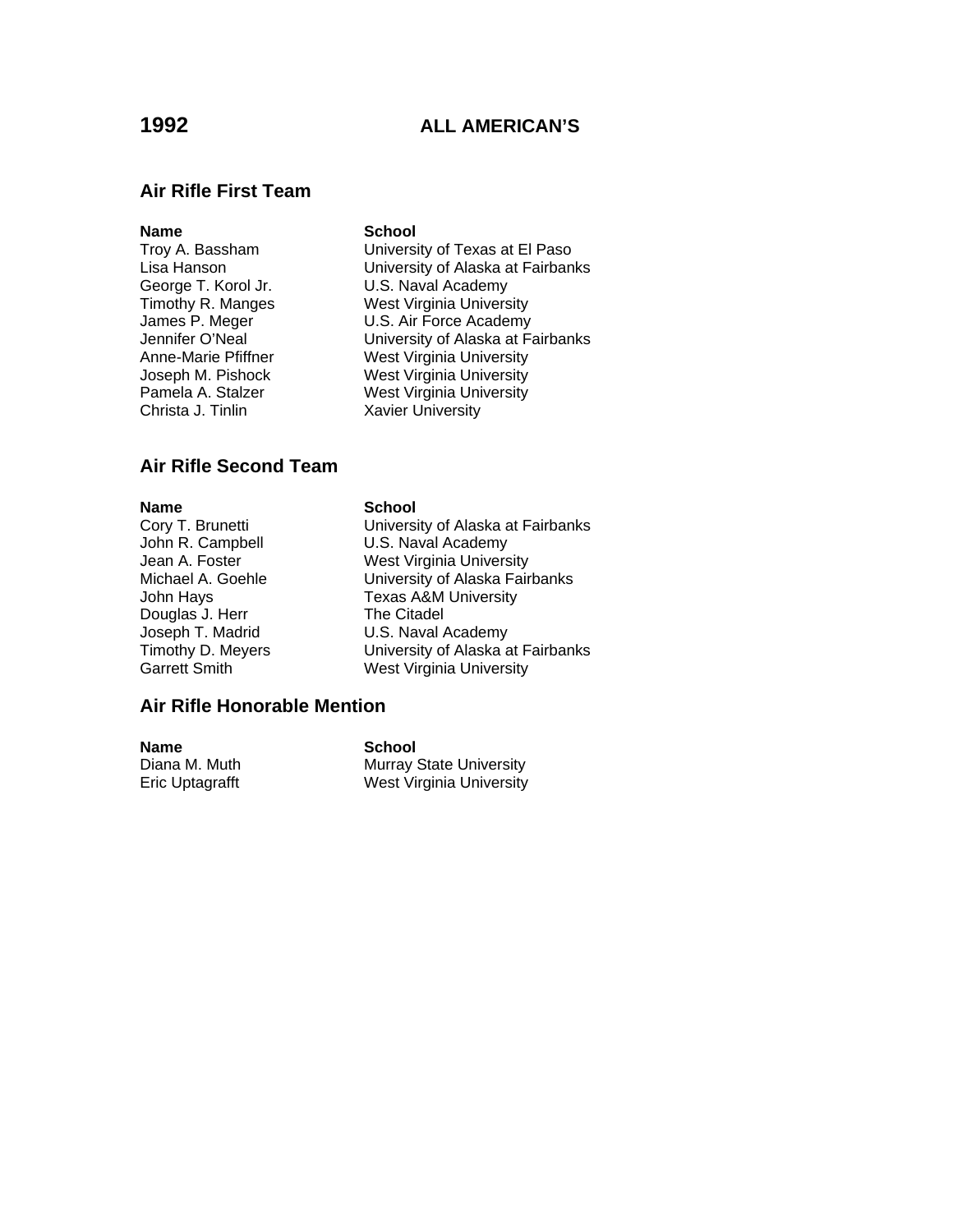# **Free Pistol First Team**

| <b>Name</b>            | <b>School</b>                |
|------------------------|------------------------------|
| Christopher C. Alvarez | U.S. Naval Academy           |
| I. Will Ellison IV     | Sam Houston State University |
| James J. Marsh V       | U.S. Naval Academy           |
| Soutsana Ounkham       | The Citadel                  |
|                        |                              |

# **Free Pistol Second Team**

| Name             | <b>School</b>                  |
|------------------|--------------------------------|
| Paul D. Johnson  | U.S. Military Academy          |
| Edward J. Lengel | U.S. Air Force Academy         |
| Kirk Rasmussen   | <b>Oregon State University</b> |
| David M. Vondrak | U.S. Air Force Academy         |
| Austin Y. Wang   | U.S. Naval Academy             |

# **Standard Pistol First Team**

| Name                   | <b>School</b>           |
|------------------------|-------------------------|
| Christopher C. Alvarez | U.S. Naval Academy      |
| Brady A. Brady         | U.S. Naval Academy      |
| John C. Kowalewski     | U.S. Military Academy   |
| Phillip Krosofsky      | <b>Columbus College</b> |
| James J. Marsh V.      | U.S. Naval Academy      |

### **Standard Pistol Second Team**

**Name**<br> **I.** Will Ellison IV **Sam Horne** 

I. Will Ellison IV<br>
Kevin R. Haff U.S. Air Force Academy Kevin R. Haff **U.S. Air Force Academy**<br>
James T. Johnson **U.S. Naval Academy** James T. Johnson U.S. Naval Academy David M. Vondrak **U.S. Air Force Academy** Scott Whitehead Sam Houston State University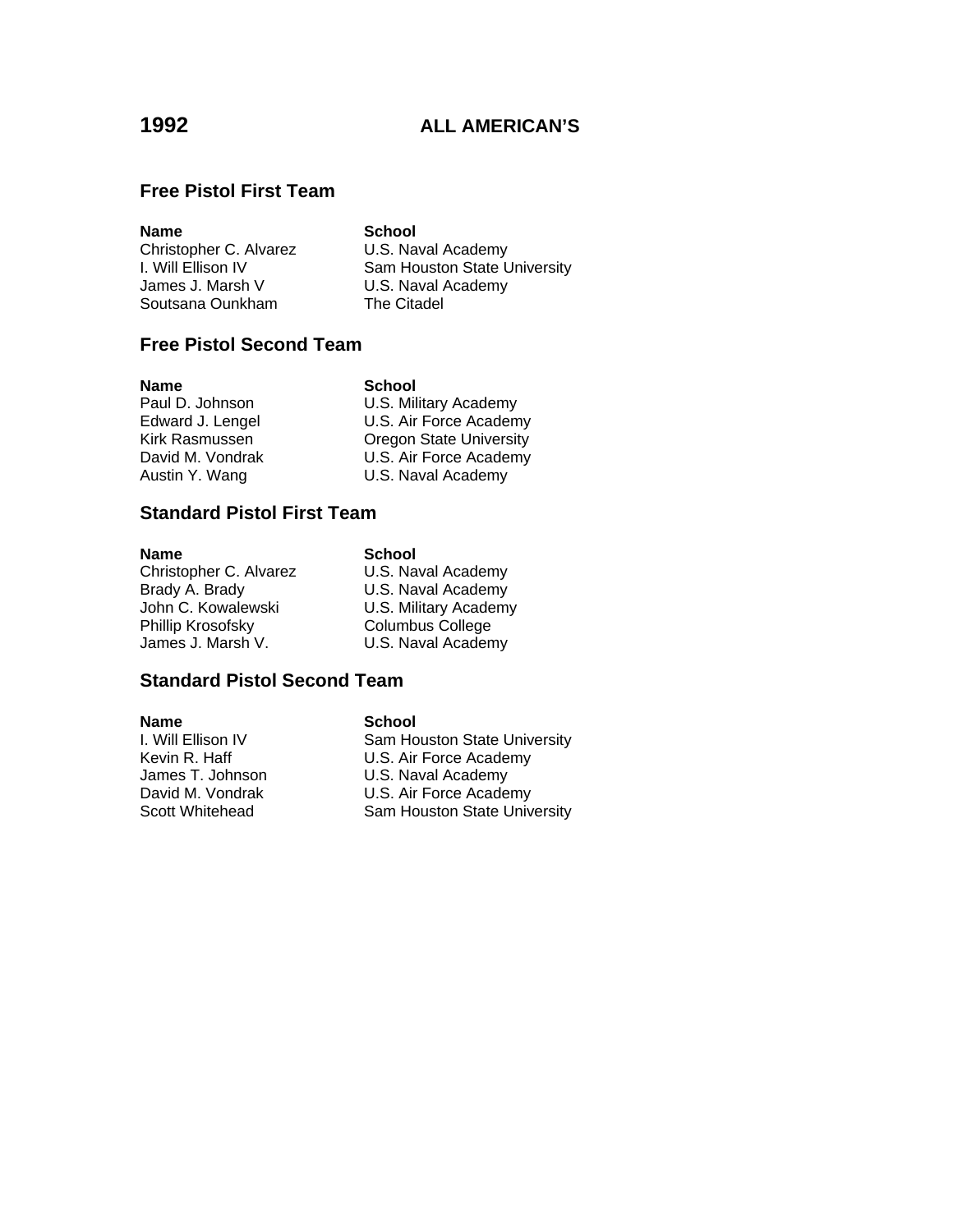# **1992 ALL AMERICAN'S**

## **Air Pistol First Team**

### **Name** School

Soutsana Ounkham The Citadel

Christopher C. Alvarez U.S. Naval Academy<br>Paul D. Johnson U.S. Military Academy Paul D. Johnson U.S. Military Academy<br>James J. Marsh V. U.S. Naval Academy U.S. Naval Academy Kirk Rasmussen **Communist Communist Communist Communist Communist Communist Communist Communist Communist Communist Communist Communist Communist Communist Communist Communist Communist Communist Communist Communist Commun** U.S. Military Academy

# **Air Pistol Second Team**

**Name School**<br>
Chris M. Alto **School** 

**Oregon State University** Brady A. Brady **Call Academy**<br>Michael J. Hallahan **Call University of Virginia** Michael J. Hallahan **University of Virginia**<br>Marc D. Suarez **U.S. Military Academy** U.S. Military Academy